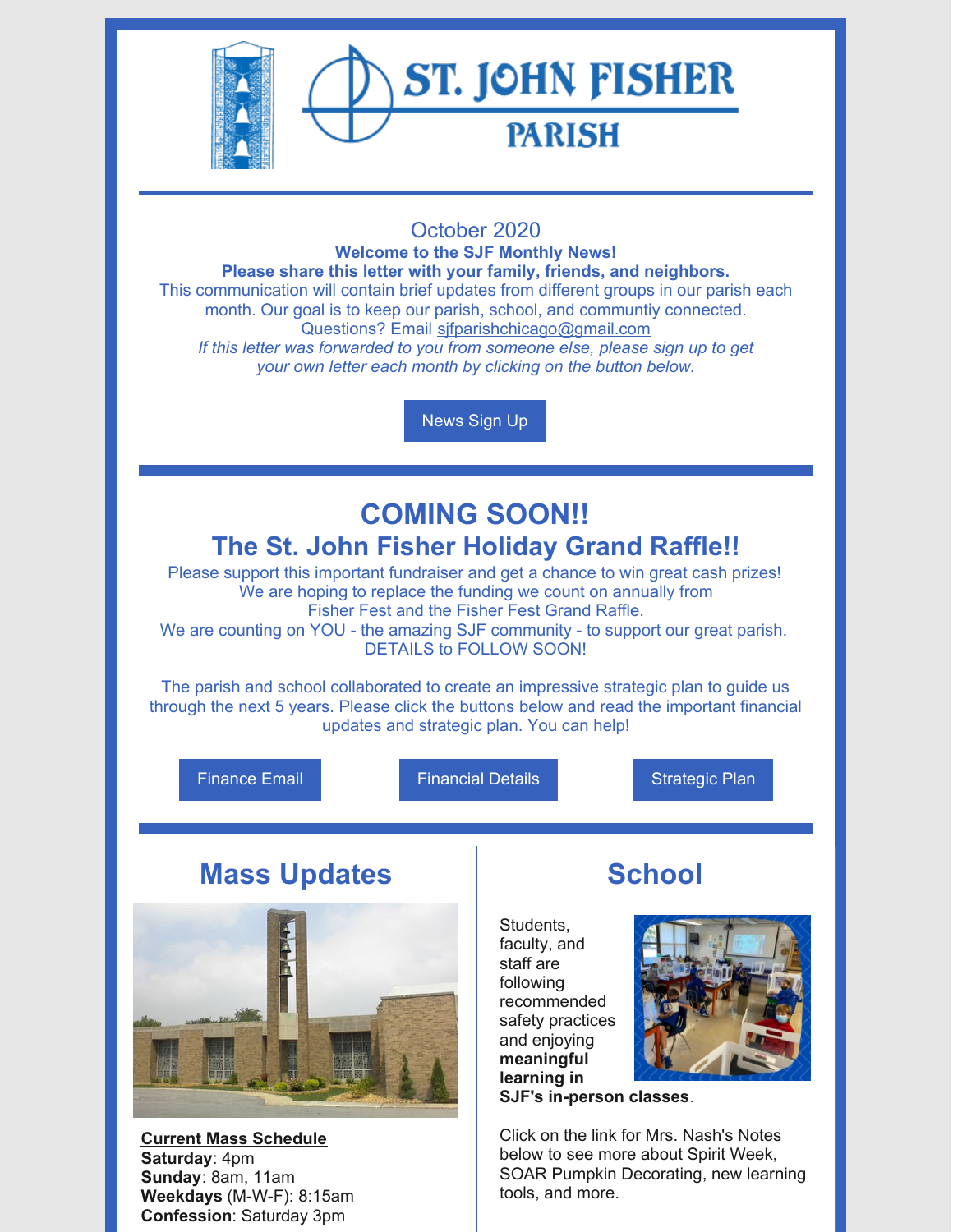**Adoration**: **First** Friday 7pm-8pm

Sign-ups are required for **weekend Masses** only. Click the button below to reserve your spot.

> CLick Here to Sign Up to ATTEND [Weekend](https://www.signupgenius.com/go/20f0448a9aa2aa7f85-stjohn) Mass

Do you shop on Amazon? **Amazon will donate to SJF for every purchase you make.** See the last pages of Mrs. Nash's notes for easy steps.

Mrs. [Nash's](https://www.sjfschool.net/assets/1/16/Notes_From_Mrs._Nash,_October_8,_2020.pdf?5661) Notes

SJF School [Website](https://www.sjfschool.net/)

#### **Pro Labore Dei**



**THANK YOU SJF for your generous donations of groceries** for those in need in our neighboring communities of Robbins, Blue Island, and Posen**. This is an ongoing need.** Pro Labore Dei continues to **collect groceries every Saturday morning** between 10:30 and 11:00 in the SJF parking lot. Pick ups can also be arranged.

If you are unsure of what to donate, think in terms of a day of meals: cereal, pancake mix, syrup, peanut butter, jelly, cheese, bread, pasta, marinara, potato mix, hot dogs, canned vegetables, fruit, cookies, cake mixes.

#### **October is COAT DRIVE month for PLD.** Please drop off coats at the rectory or



contact Pam for pickups. Stay tuned for new projects in November and December!

Thank you all so much for your thoughtfulness and generosity! For more information contact Pam O'Mara 773-612-0281.

#### **Holy Name Society**

Saturday October 17th we will have our SJF HNS J**oe Guinane Memorial Golf Outing**. The Outing is filled but you are welcome to show up at **Cork and Kerry for food and drinks.** Click the buttons at the right for more details.

Email Dave Cahill at [SJFHNS@gmail.com](mailto:SJFHNS@gmail.com)

Golf Outing [Details](https://www.sjfschool.net/assets/1/16/2020_Golf_Outing_Flyer_(1)_(1).pdf?5664)

[Sponsor](https://www.sjfschool.net/assets/1/16/Golf_Outing_Sponsorship_Form_(2).pdf?5665) a Hole

#### **Pray the Rosary with Us!**

**Join us this fall** as we close this tumultuous and eventful year,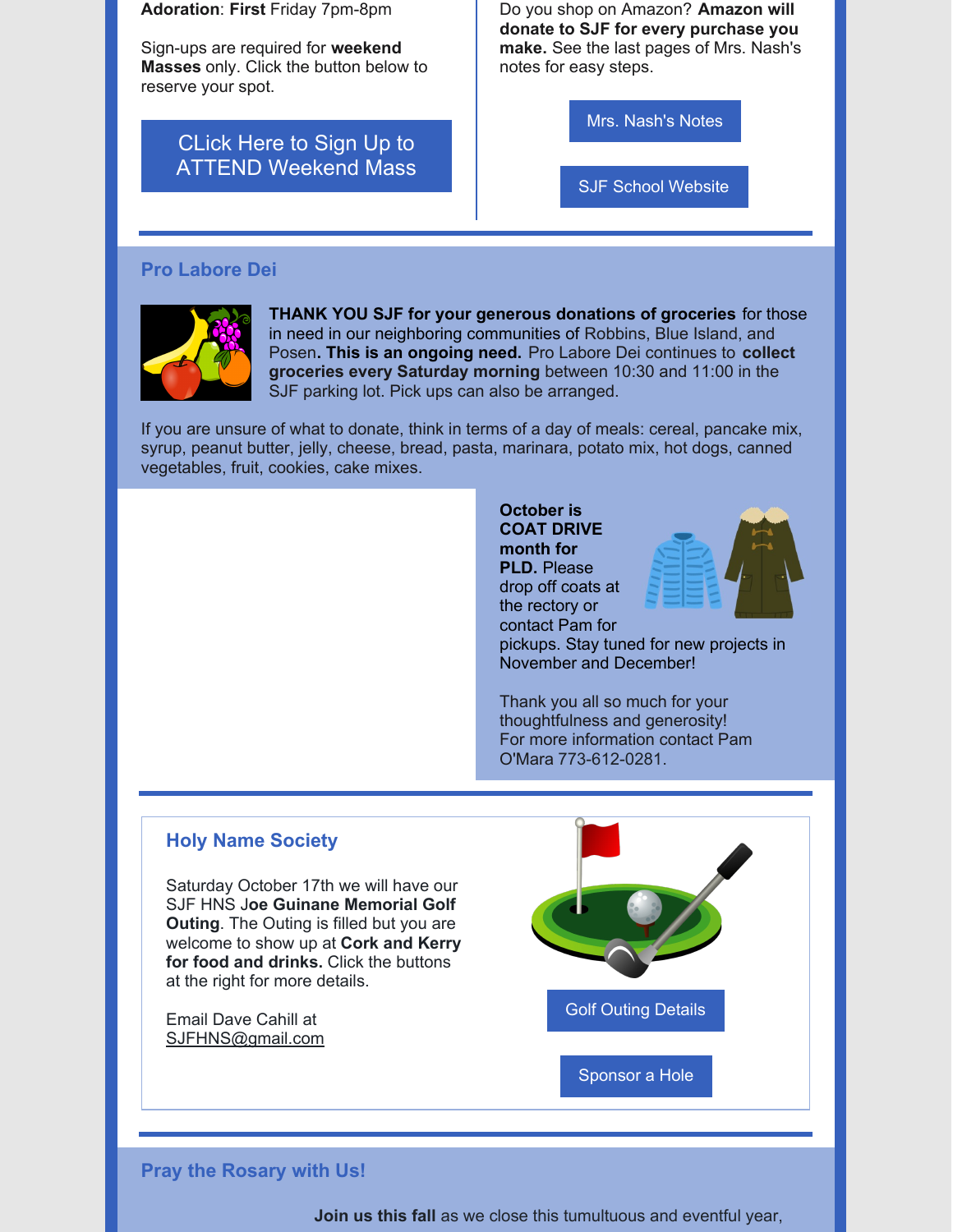

and do something radically different. **PRAY THE ROSARY DAILY!** It is life changing.

Click [HERE](https://docs.google.com/forms/d/e/1FAIpQLSdB7UsmbaR5QvpN5JYV3sDyUSaanQH9FMd9cqNW9UQ6xmvWrA/viewform) to sign up. We'll start on the Feast of St. Jude, October 28th, and continue for the next 46 days (in honor of the number of stars on Our Lady of Guadalupe's mantle). You can opt to receive daily 2 minute email meditations related to the virtues and different titles of Our Lady.

Once during each of the 7 weeks, we will meet in the church and say the rosary together. Receive extraordinary graces by **joining in communal prayer for one another**, and for **Peace, Good Health, and Prosperity in our City and our Country**, and all of

your special intentions. There is an optional Consecration to Our Blessed Mother on the last day**,** December 12th, the feast of Our Lady of Guadalupe.

For more information click the button below. Contact Bridget Stalla at [bridget.stalla@gmail.com](mailto:bridget.stalla@gmail.com); 773-852-4698.

Pray the [Rosary](https://www.sjfschool.net/assets/1/16/Rosary_Challenge1.pdf?5670) with SJF

### **Youth Ministry**





**HIGH SCHOOL STUDENTS:** Text  $@$  alpha-teen to the number 81010 **HIGH SCHOOL GRAD THROUGH 30 YRS OLD:** Text  $@$  alphaya to the number 81010 **ANYONE 31 AND OLDER:** Text  $@$  alphadult to the number 81010

For more info about Alpha, please visit our website and click on the ALPHA tab: www.sjfmhrym.com

"THE HUMAN FAMILY HAS RECIEVED FROM THE **CREATOR A COMMON GIFT: NATURE"** - POPE FRANCIS



**Thanks to all who participated in our Disc Drive!** 

Youth Ministry [Website](https://www.sjfmhrym.com/)

## **Hello from the Falcon Flower Growers!**

The flower box at 103rd and Washtenaw is now filled with hostas, catmint, and vinca vines. Next summer, the box should be nice and full with strong plants. The **pumpkin patch** behind the bell tower has produced a couple of pumpkins. It's been a fun first attempt. We hope the kids have enjoyed checking out the progress as well.



As the end of October approaches, it'll be a perfect time to plant perrennials for spring and summer blooming. If you have any **plants you'd like to transplant and see grow at SJF**, please let us know. We'd love to work with you!